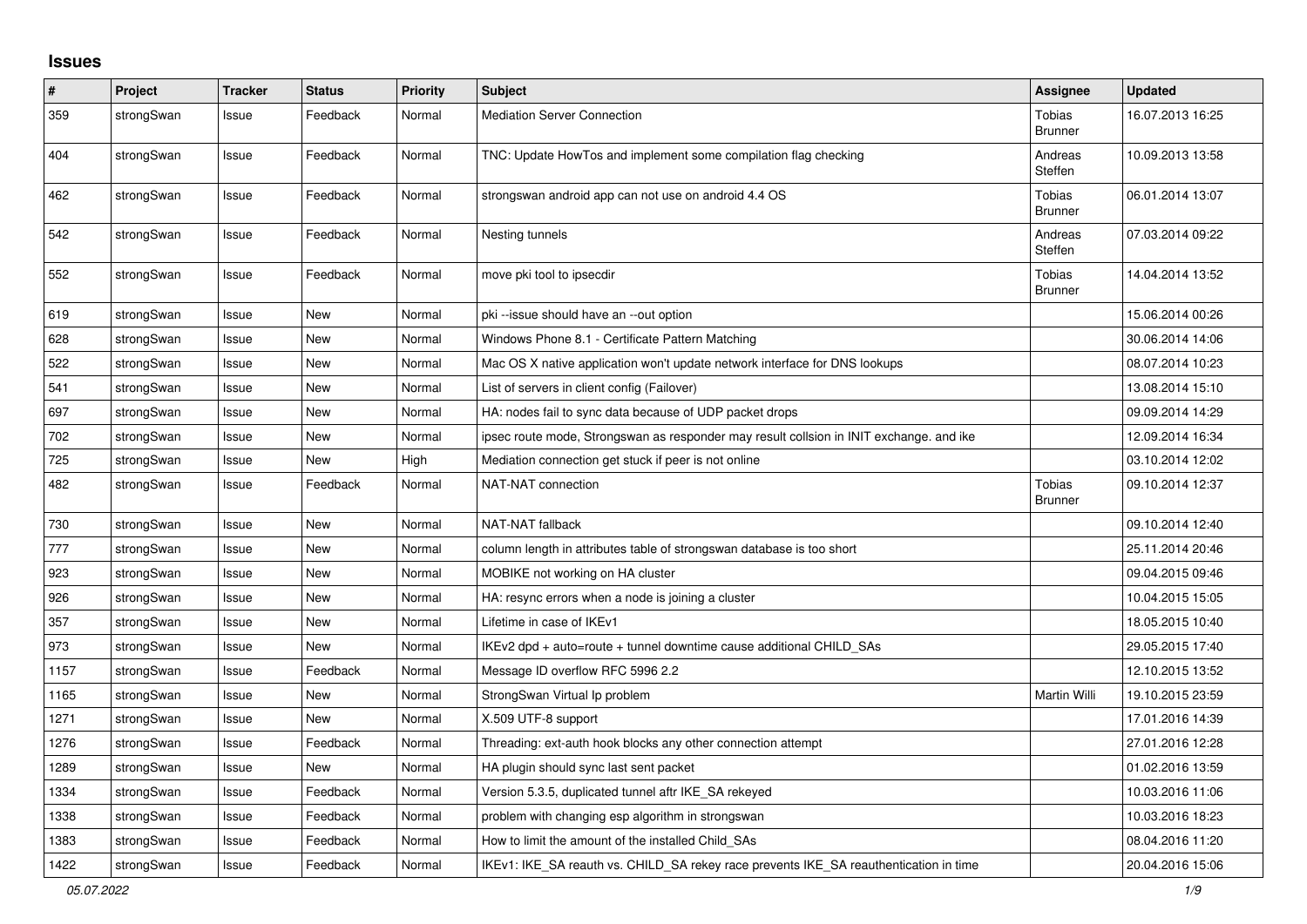| $\pmb{\#}$ | Project    | <b>Tracker</b> | <b>Status</b> | <b>Priority</b> | <b>Subject</b>                                                                                                                                          | <b>Assignee</b> | <b>Updated</b>   |
|------------|------------|----------------|---------------|-----------------|---------------------------------------------------------------------------------------------------------------------------------------------------------|-----------------|------------------|
| 1456       | strongSwan | Issue          | Feedback      | Normal          | Missing Tunnel-Client-Endpoint & Tunnel-Server-Endpoint AVP in RADIUS Accounting Start/Stop<br>messages                                                 |                 | 11.05.2016 11:54 |
| 2110       | strongSwan | Issue          | Feedback      | Normal          | Remote Identity (IDr) in IKE AUTH Response is sent as hex-encoded binary value instead of text<br>when setting leftid to type KEY_ID (leftid=@#xxxxxxx) |                 | 13.09.2016 21:42 |
| 2112       | strongSwan | Issue          | <b>New</b>    | Normal          | Broadcast packets are not relayed from Lan to Vpn clilent                                                                                               |                 | 14.09.2016 14:18 |
| 2178       | strongSwan | Issue          | New           | Normal          | ha and updown                                                                                                                                           |                 | 01.12.2016 13:53 |
| 2184       | strongSwan | Issue          | Feedback      | Normal          | configuration with multiple RSA keys                                                                                                                    |                 | 14.12.2016 13:09 |
| 2203       | strongSwan | Issue          | Feedback      | Normal          | Protecting symetric traffic using high availability in gateway to gateway setup (both active)                                                           |                 | 15.02.2017 14:20 |
| 2260       | strongSwan | Issue          | <b>New</b>    | Normal          | Number of CHILD_SA for a single connection grows over time                                                                                              |                 | 28.02.2017 13:46 |
| 2319       | strongSwan | Issue          | Feedback      | Normal          | gives up trying to bring up connection after DNS SERVFAIL                                                                                               |                 | 08.05.2017 15:41 |
| 2394       | strongSwan | Issue          | Feedback      | Normal          | IP is not assigned after re-authentication                                                                                                              |                 | 04.08.2017 19:03 |
| 2411       | strongSwan | Issue          | Feedback      | Normal          | VPN server name resolution is done via overlay DNS server upon IKE disconnect                                                                           |                 | 22.08.2017 10:42 |
| 2432       | strongSwan | Issue          | New           | Normal          | PLUTO_ME can be different for up-client and down-client                                                                                                 |                 | 21.09.2017 11:57 |
| 2077       | strongSwan | Issue          | Feedback      | Normal          | Grace period before reassigning offline IP lease                                                                                                        |                 | 06.10.2017 10:44 |
| 2459       | strongSwan | Issue          | <b>New</b>    | High            | updown script deleted firewall rules at down-client in make-before-break responder side                                                                 |                 | 05.11.2017 19:13 |
| 2464       | strongSwan | Issue          | New           | Normal          | How to Loadbalance strongswan IPsec via NGINX?                                                                                                          |                 | 12.11.2017 19:16 |
| 2446       | strongSwan | Issue          | Feedback      | Normal          | Traffic loss during IKE reauth despite make-before-break enabled                                                                                        |                 | 27.11.2017 17:12 |
| 2493       | strongSwan | Issue          | Feedback      | Normal          | Pkcs11 Plugin Returns w/Bogus Return Code                                                                                                               | Jordan Hrycaj   | 12.12.2017 15:58 |
| 2494       | strongSwan | Issue          | Feedback      | Normal          | Problems With 64bit Slot IDs With Pkcs11 Plugin                                                                                                         | Jordan Hrycaj   | 12.12.2017 16:03 |
| 2560       | strongSwan | Issue          | Feedback      | Normal          | Duplicate CA cert requests sent                                                                                                                         |                 | 28.02.2018 10:54 |
| 2580       | strongSwan | Issue          | Feedback      | Normal          | [CFG] handling xx attribute failed in Android or Ubuntu, but works in macOS                                                                             |                 | 09.03.2018 17:49 |
| 2618       | strongSwan | lssue          | Feedback      | Normal          | Query regarding assignment of Tunnel IP                                                                                                                 |                 | 09.04.2018 10:57 |
| 352        | strongSwan | lssue          | Feedback      | Normal          | unable to allocate SPIs from kernel when running 32 bit binaries on 64 bit Linux                                                                        |                 | 17.04.2018 14:59 |
| 2671       | strongSwan | Issue          | New           | Normal          | Passing user-supplied cerificate file names to charon-nm is problematic                                                                                 |                 | 23.05.2018 21:27 |
| 2678       | strongSwan | lssue          | Feedback      | Normal          | Phase 1 issue                                                                                                                                           |                 | 07.06.2018 20:06 |
| 2682       | strongSwan | Issue          | <b>New</b>    | Normal          | IMV/IMC (re)Attestation                                                                                                                                 |                 | 07.06.2018 21:25 |
| 2691       | strongSwan | lssue          | <b>New</b>    | Normal          | Strongswan and KSOFTIRQ cpu utilization                                                                                                                 |                 | 26.06.2018 14:34 |
| 2698       | strongSwan | Issue          | Feedback      | Low             | DSCP and kernel-libipsec                                                                                                                                |                 | 04.07.2018 15:01 |
| 2621       | strongSwan | Issue          | Feedback      | Normal          | Android: VPN connection stops working, strongSwan shows Connected                                                                                       |                 | 06.07.2018 13:06 |
| 2726       | strongSwan | Issue          | Feedback      | Normal          | Strongswan selects wrong source IP                                                                                                                      |                 | 23.08.2018 13:38 |
| 2816       | strongSwan | Issue          | Feedback      | Normal          | order of DNS entries is reversed in /etc/resolv.conf                                                                                                    |                 | 06.11.2018 10:41 |
| 2835       | strongSwan | Issue          | Feedback      | Normal          | Rekeyed SA can't be deleted in standby node                                                                                                             |                 | 19.12.2018 02:52 |
| 2400       | strongSwan | Issue          | Feedback      | Normal          | Is DPD supposed to detect dead tunnel, or dead IKE instance                                                                                             |                 | 11.01.2019 22:53 |
| 2870       | strongSwan | Issue          | Feedback      | Normal          | DNS resolution outside of tunnel if DNS server is in remote TS                                                                                          |                 | 22.01.2019 11:06 |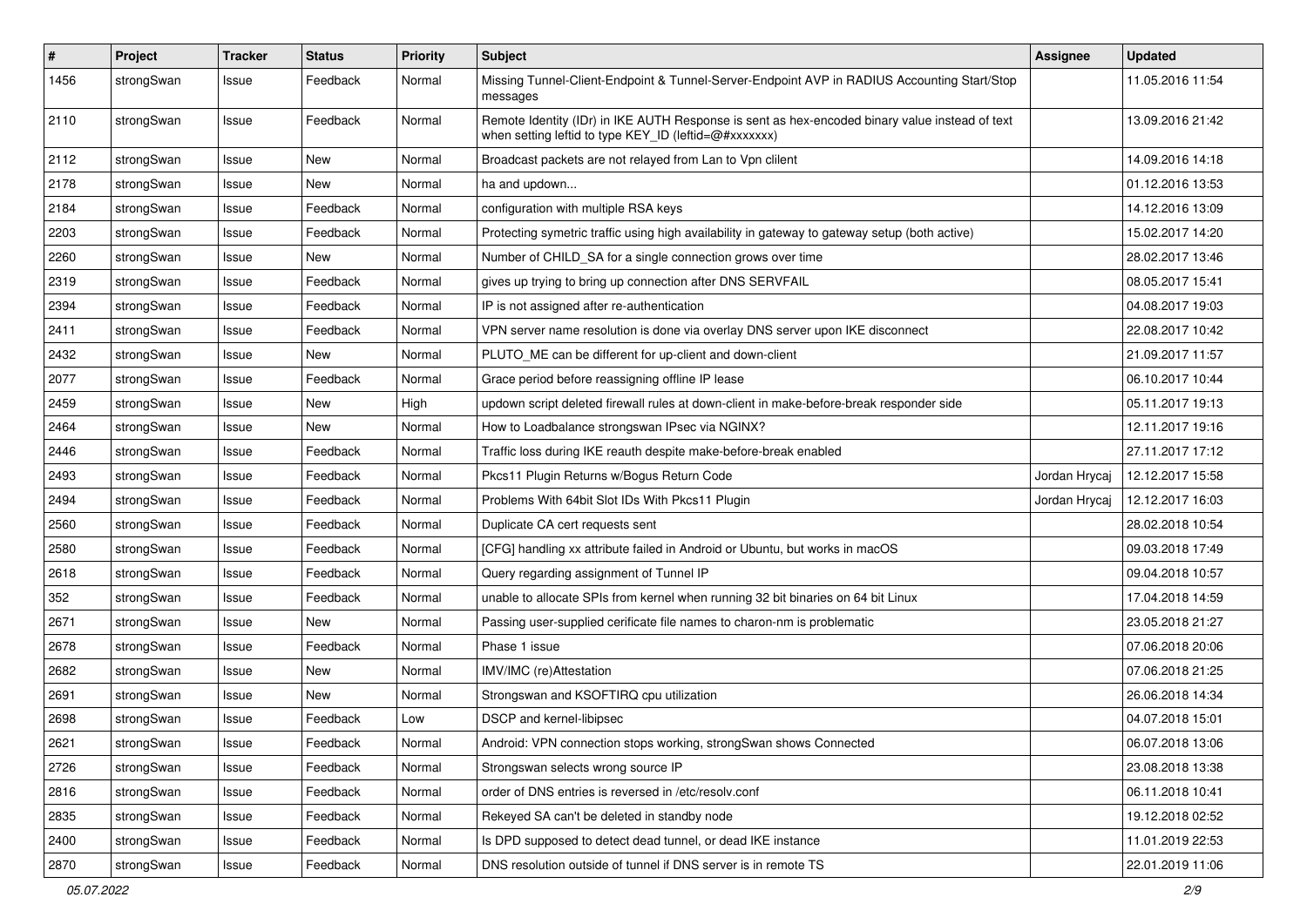| $\pmb{\#}$ | Project    | <b>Tracker</b> | <b>Status</b> | <b>Priority</b> | <b>Subject</b>                                                                                              | Assignee | <b>Updated</b>   |
|------------|------------|----------------|---------------|-----------------|-------------------------------------------------------------------------------------------------------------|----------|------------------|
| 2958       | strongSwan | Issue          | Feedback      | Normal          | Trap policies with unspecified remote IP covering multiple specific ports constantly produce new<br>IKE_SAs |          | 11.03.2019 15:03 |
| 2964       | strongSwan | Issue          | Feedback      | Normal          | Route to IKE Gateway Fails to Update Under Particular Configuration                                         |          | 13.03.2019 10:38 |
| 2966       | strongSwan | Issue          | Feedback      | Normal          | Problems with large amount of subnets in leftsubnet configuration                                           |          | 02.04.2019 10:35 |
| 3041       | strongSwan | Issue          | Feedback      | Low             | fail2ban or equivalent                                                                                      |          | 06.05.2019 09:07 |
| 2750       | strongSwan | Issue          | Feedback      | Normal          | setting WFP SA SPI failed: 0x80320035                                                                       |          | 27.05.2019 11:59 |
| 3072       | strongSwan | Issue          | Feedback      | Normal          | Windows 10: setting WFP SA SPI fails with error 0x80320014                                                  |          | 29.05.2019 14:34 |
| 3097       | strongSwan | Issue          | Feedback      | Normal          | charon restart behaviour                                                                                    |          | 24.06.2019 16:09 |
| 3122       | strongSwan | lssue          | Feedback      | Normal          | Strongswan software iterupts                                                                                |          | 18.07.2019 02:27 |
| 3154       | strongSwan | Issue          | Feedback      | Normal          | signature validation failed only with sha2                                                                  |          | 20.08.2019 11:51 |
| 3151       | strongSwan | Issue          | Feedback      | Normal          | Forecast stops forwarding multicast                                                                         |          | 26.08.2019 14:06 |
| 3159       | strongSwan | Issue          | New           | High            | backup ipsec tunnels                                                                                        |          | 26.08.2019 14:28 |
| 3254       | strongSwan | Issue          | Feedback      | Normal          | Log level in android level                                                                                  |          | 08.11.2019 08:36 |
| 3268       | strongSwan | Issue          | Feedback      | Normal          | Traffic disruption -- policy-based VPN to AWS VPN service                                                   |          | 15.11.2019 16:53 |
| 3282       | strongSwan | Issue          | Feedback      | Normal          | Android VPN client keeps retrying in airplane mode                                                          |          | 29.11.2019 16:06 |
| 3298       | strongSwan | Issue          | New           | Normal          | strategies to improve strongswan performance per single SA                                                  |          | 23.12.2019 14:05 |
| 3304       | strongSwan | Issue          | Feedback      | Normal          | Found unsupported critical X.509 extension: X509v3 Name Constraints                                         |          | 13.01.2020 14:50 |
| 3307       | strongSwan | Issue          | Feedback      | Normal          | Probable non compliance with RFC 7296 wrt traffic selector narrowing?                                       |          | 14.01.2020 16:19 |
| 3326       | strongSwan | Issue          | New           | Normal          | update custom routing table (table 220 by default) with new routes if new networks and routes<br>appear     |          | 10.02.2020 12:01 |
| 3342       | strongSwan | Issue          | Feedback      | Normal          | Certain fields in Storngswan on Firestick4K are not editable                                                |          | 20.02.2020 09:36 |
| 3366       | strongSwan | Issue          | Feedback      | Normal          | Uninstall "any" trap policy if start_action=trap with virtual IPs is used                                   |          | 13.03.2020 14:57 |
| 3377       | strongSwan | Issue          | Feedback      | Normal          | Interface ID not configured during HA synchronization                                                       |          | 18.03.2020 10:15 |
| 817        | strongSwan | Issue          | Feedback      | Normal          | <b>IKEv2 IPv6 Router Advertisement</b>                                                                      |          | 27.03.2020 17:14 |
| 3389       | strongSwan | Issue          | Feedback      | Normal          | Child SAs not getting created after rekeying                                                                |          | 30.03.2020 15:45 |
| 3403       | strongSwan | Issue          | Feedback      | Normal          | IKEv2 natd false detection                                                                                  |          | 09.04.2020 14:19 |
| 3400       | strongSwan | Issue          | Feedback      | Normal          | Windows 10 IKEv2 rekeying fails                                                                             |          | 16.04.2020 17:08 |
| 2160       | strongSwan | Issue          | Feedback      | Normal          | support for opportunistic encryption                                                                        |          | 06.05.2020 10:32 |
| 3442       | strongSwan | Issue          | Feedback      | Normal          | Apply policy based on network interface in transport mode                                                   |          | 13.05.2020 10:53 |
| 3500       | strongSwan | Issue          | Feedback      | Normal          | swanctl --list-cert not listing all certs                                                                   |          | 29.06.2020 15:25 |
| 3499       | strongSwan | Issue          | Feedback      | Normal          | ISAKMP Signature hash algorithm / EAP-TLS Authentification                                                  |          | 30.06.2020 10:40 |
| 2701       | strongSwan | Issue          | New           | Normal          | Low bandwidth when Iperfing data thorugh IPSEC tunnel                                                       |          | 07.07.2020 13:38 |
| 3516       | strongSwan | Issue          | Feedback      | Normal          | Close IKE_SA after expiry without rekey/reauth                                                              |          | 20.07.2020 19:32 |
| 3490       | strongSwan | Issue          | Feedback      | Normal          | Selecting incorrect auth mode for IKEv1                                                                     |          | 21.07.2020 21:26 |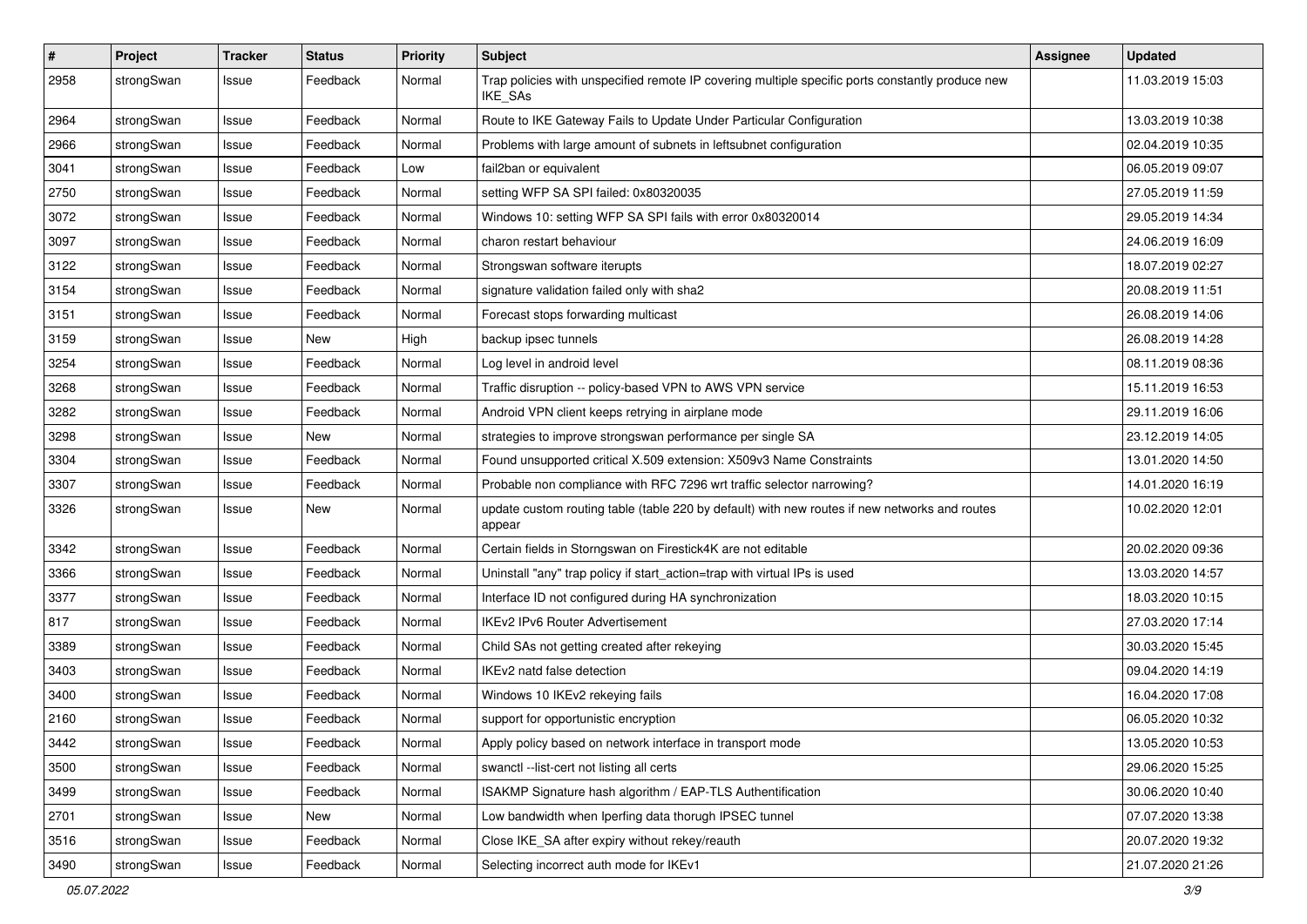| $\vert$ # | Project    | <b>Tracker</b> | <b>Status</b> | <b>Priority</b> | Subject                                                                                     | <b>Assignee</b>                 | <b>Updated</b>   |
|-----------|------------|----------------|---------------|-----------------|---------------------------------------------------------------------------------------------|---------------------------------|------------------|
| 3524      | strongSwan | Issue          | New           | Urgent          | Routing public IP addresses thru the VPN tunnel (Peer is Cisco ISR)                         |                                 | 24.07.2020 03:15 |
| 3392      | strongSwan | Issue          | Feedback      | Normal          | mark=%unique and no Internet-connection with VPN                                            |                                 | 31.07.2020 15:26 |
| 3534      | strongSwan | Issue          | New           | Urgent          | use of strongswan, ipvlan L2 and kernel ipsec                                               |                                 | 04.08.2020 20:59 |
| 3291      | strongSwan | Issue          | Feedback      | Normal          | IPSec IKEv2 Client to VPN service 2                                                         | Tobias<br><b>Brunner</b>        | 16.08.2020 12:58 |
| 3545      | strongSwan | Issue          | <b>New</b>    | Normal          | Configuration model for multiple-VRF tunnel endpoints                                       |                                 | 18.08.2020 13:50 |
| 3552      | strongSwan | Issue          | Feedback      | Normal          | Internet disconnects after once VPN is established                                          |                                 | 30.08.2020 05:35 |
| 3537      | strongSwan | Issue          | Feedback      | Normal          | IPv6 Packets are not transferred from server to client through IPSec using RPC protocol     |                                 | 01.09.2020 12:50 |
| 3536      | strongSwan | Issue          | Feedback      | Normal          | When Create multiple tunnels restart ipsec service will establish fail.                     |                                 | 03.09.2020 13:58 |
| 3558      | strongSwan | Issue          | Feedback      | Normal          | deleting half open IKE_SA with x.x.x.x after timeout with iOS device                        |                                 | 05.09.2020 21:23 |
| 3560      | strongSwan | Issue          | Feedback      | Normal          | PSK tunnel working - Cert fails with fragmention errors                                     | <b>Tobias</b><br><b>Brunner</b> | 11.09.2020 14:15 |
| 3561      | strongSwan | Issue          | Feedback      | Normal          | Azure P2S VPN Linux connection error                                                        |                                 | 15.09.2020 12:22 |
| 3564      | strongSwan | Issue          | Feedback      | Normal          | Out of order packets are generated if strong swan is running on multiple cores              |                                 | 16.09.2020 10:01 |
| 3565      | strongSwan | Issue          | Feedback      | Normal          | Filtering out logs or plugin in to do so                                                    |                                 | 16.09.2020 11:45 |
| 3566      | strongSwan | Issue          | Feedback      | Normal          | Number of simultaneous connections limited to 1000 in a cluster                             |                                 | 18.09.2020 09:46 |
| 3568      | strongSwan | Issue          | Feedback      | Normal          | vpn connection is unstable                                                                  |                                 | 23.09.2020 16:28 |
| 3575      | strongSwan | Issue          | Feedback      | Normal          | Tunnel of IPv6 Over IPv4 not accespting Jumbo Packets                                       |                                 | 23.09.2020 16:44 |
| 3576      | strongSwan | Issue          | Feedback      | Normal          | strongswan on openwrt virtual ip inside ipsec tunnel                                        |                                 | 25.09.2020 17:01 |
| 3578      | strongSwan | Issue          | Feedback      | Normal          | ipsec connection to FortiClient VPN                                                         |                                 | 28.09.2020 15:08 |
| 3577      | strongSwan | Issue          | Feedback      | Normal          | StrongSwan Connection adding and deleting over network.                                     |                                 | 28.09.2020 15:13 |
| 3584      | strongSwan | Issue          | Feedback      | Normal          | Separate ipsec.conf file per conn and separate ipsec.secrets file per conn                  | Tobias<br><b>Brunner</b>        | 30.09.2020 17:06 |
| 3580      | strongSwan | Issue          | Feedback      | Normal          | encapsulation and packets not routing into tunnel problems                                  |                                 | 02.10.2020 10:03 |
| 3573      | strongSwan | Issue          | Feedback      | Normal          | ike2 and transit traffic                                                                    |                                 | 05.10.2020 10:55 |
| 3588      | strongSwan | Issue          | Feedback      | Normal          | VPN setup over 4G                                                                           |                                 | 08.10.2020 14:13 |
| 3593      | strongSwan | Issue          | Feedback      | Normal          | Need variable tracking make_before_break state into updown scripts                          |                                 | 13.10.2020 09:59 |
| 3594      | strongSwan | Issue          | Feedback      | Normal          | How to see the traffic at ESP in UDP SPIs and forwarding rule                               | Tobias<br><b>Brunner</b>        | 15.10.2020 13:57 |
| 3598      | strongSwan | Issue          | Feedback      | Normal          | swanctl on Windows: Support aborting execution                                              |                                 | 19.10.2020 15:01 |
| 3592      | strongSwan | Issue          | Feedback      | Normal          | Tunnel reported as established but log show "found encrypted payload, but no transform set" |                                 | 20.10.2020 10:37 |
| 3603      | strongSwan | Issue          | Feedback      | Normal          | dns issue in config mode                                                                    |                                 | 20.10.2020 11:50 |
| 3596      | strongSwan | Issue          | Feedback      | Normal          | no issuer certificate found for                                                             |                                 | 21.10.2020 03:27 |
| 3604      | strongSwan | Issue          | Feedback      | Normal          | Email Notification on down status                                                           |                                 | 21.10.2020 10:54 |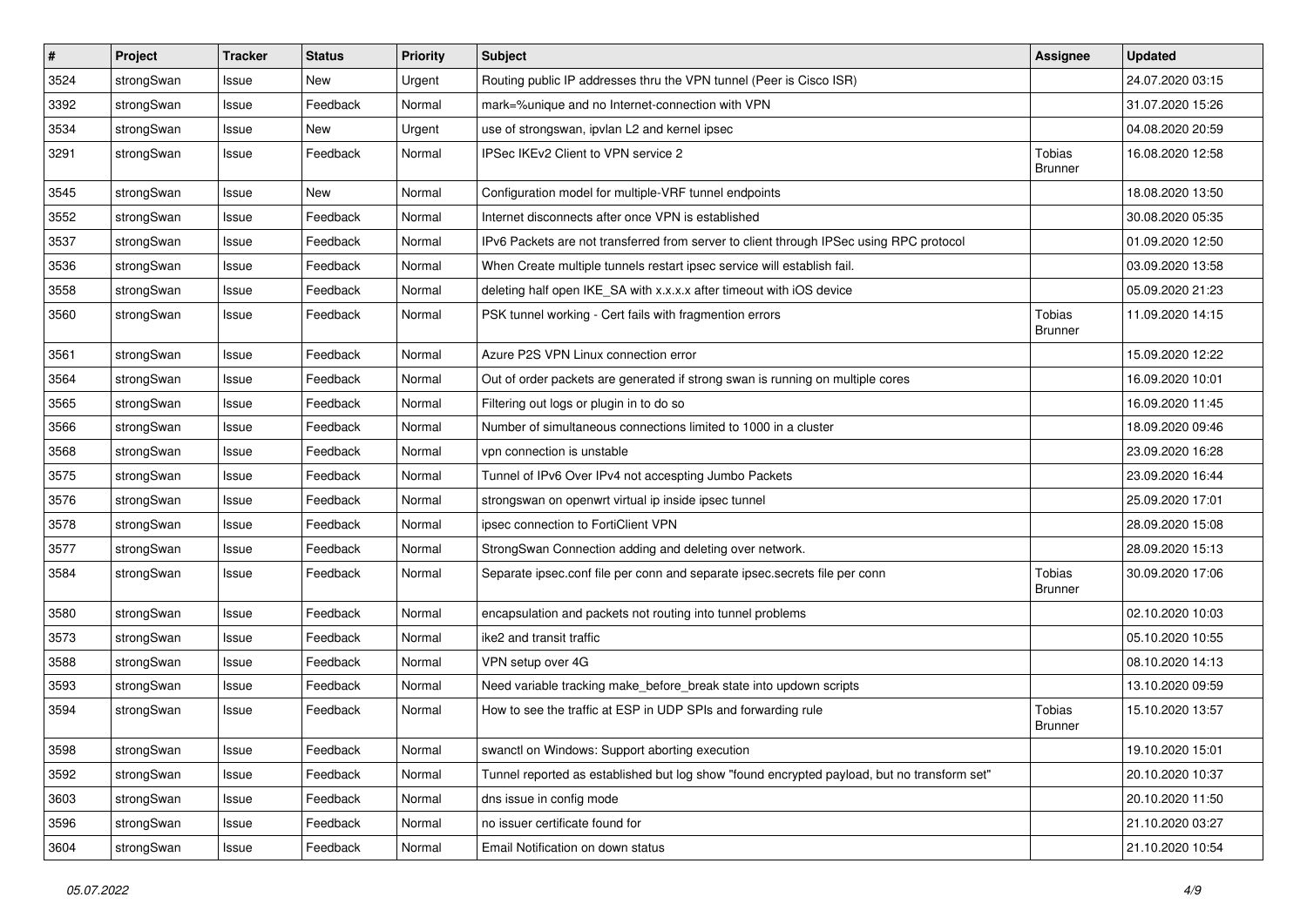| $\pmb{\#}$ | Project    | <b>Tracker</b> | <b>Status</b> | Priority | <b>Subject</b>                                                                                                                      | <b>Assignee</b>                 | <b>Updated</b>   |
|------------|------------|----------------|---------------|----------|-------------------------------------------------------------------------------------------------------------------------------------|---------------------------------|------------------|
| 3597       | strongSwan | Issue          | Feedback      | Normal   | IPSec Client on CentOS 8 - Can't connect using ShrewSoft VPN config file                                                            |                                 | 21.10.2020 16:38 |
| 3609       | strongSwan | Issue          | Feedback      | Normal   | Potential DNS server IP address conflicts                                                                                           |                                 | 26.10.2020 11:12 |
| 3606       | strongSwan | Issue          | Feedback      | Normal   | Using ipsec tunnel from "foreign" subnet                                                                                            | Noel Kuntze                     | 26.10.2020 12:23 |
| 3610       | strongSwan | Issue          | Feedback      | Normal   | farp plugin conflicts with DHCP service                                                                                             |                                 | 26.10.2020 18:06 |
| 3611       | strongSwan | Issue          | Feedback      | Normal   | Unable to Send Traffic Using NAT on EC2 Instance                                                                                    |                                 | 27.10.2020 16:35 |
| 3607       | strongSwan | Issue          | Feedback      | Normal   | statusall option reports transport established two or three times per IP at start-up                                                |                                 | 27.10.2020 16:48 |
| 3613       | strongSwan | Issue          | Feedback      | Low      | Load-test jobs scheduled after tunnels are terminated                                                                               |                                 | 28.10.2020 12:06 |
| 3614       | strongSwan | Issue          | Feedback      | Normal   | Certificate renewal for about to expire certificates                                                                                |                                 | 30.10.2020 13:30 |
| 3617       | strongSwan | Issue          | Feedback      | Normal   | full-offload swanctl.conf                                                                                                           |                                 | 03.11.2020 17:24 |
| 3616       | strongSwan | Issue          | Feedback      | Normal   | With Strongswan 5.7.2, unique=never not allowing multiple clients to establish tunnels with same<br>identity                        |                                 | 05.11.2020 12:32 |
| 3618       | strongSwan | Issue          | Feedback      | Normal   | Use side-band to configure strongswan's                                                                                             |                                 | 09.11.2020 10:38 |
| 3625       | strongSwan | Issue          | Feedback      | Normal   | Always on VPN when the client is on the same LAN as the VPN server                                                                  |                                 | 10.11.2020 18:45 |
| 3626       | strongSwan | Issue          | Feedback      | Low      | "Always On VPN" not available in Fire TV 4k                                                                                         | <b>Tobias</b><br><b>Brunner</b> | 11.11.2020 12:41 |
| 3620       | strongSwan | Issue          | Feedback      | Normal   | L2TP/IPSEC ipsec.conf setting                                                                                                       | Tobias<br><b>Brunner</b>        | 12.11.2020 10:14 |
| 3629       | strongSwan | Issue          | Feedback      | Normal   | IPSec enc only on specific dport/proto                                                                                              |                                 | 16.11.2020 10:04 |
| 3628       | strongSwan | Issue          | Feedback      | Normal   | Constant `retransmit` while establishing CHILD_SA                                                                                   |                                 | 16.11.2020 10:14 |
| 3630       | strongSwan | Issue          | Feedback      | Normal   | The certificate is loaded but not used.                                                                                             |                                 | 18.11.2020 10:29 |
| 3636       | strongSwan | Issue          | Feedback      | Normal   | Tor behind VPN                                                                                                                      | <b>Tobias</b><br><b>Brunner</b> | 23.11.2020 14:09 |
| 3640       | strongSwan | Issue          | Feedback      | Normal   | Problem surfing via VPN form Android APK on a sepcific Mobile Operator                                                              |                                 | 26.11.2020 11:43 |
| 3642       | strongSwan | Issue          | Feedback      | Normal   | How to distinguish encapsulated packets from different interfaces                                                                   |                                 | 30.11.2020 09:38 |
| 3643       | strongSwan | Issue          | Feedback      | Normal   | Strongswan and FRR NHRP                                                                                                             |                                 | 01.12.2020 10:55 |
| 3647       | strongSwan | Issue          | Feedback      | Normal   | Is it possible to receive INTERNAL IP4 SUBNET attributes in updown scripts                                                          |                                 | 02.12.2020 17:06 |
| 3650       | strongSwan | Issue          | Feedback      | Normal   | HA behaves very strange                                                                                                             |                                 | 04.12.2020 08:53 |
| 3654       | strongSwan | Issue          | Feedback      | Normal   | The L2tp/ipsec tunnel interface will not be delete when the connect abnormal interrupt.                                             |                                 | 08.12.2020 12:24 |
| 3652       | strongSwan | Issue          | Feedback      | Normal   | In strongswan ipsec.conf, how to set the "ike" parameters so that it can support all hash Algorithm<br>and DH group server support? |                                 | 08.12.2020 12:35 |
| 3662       | strongSwan | Issue          | Feedback      | Normal   | unamed session                                                                                                                      |                                 | 04.01.2021 11:32 |
| 3665       | strongSwan | Issue          | Feedback      | Normal   | When there is data flow, the VPN tunnel will not automatically connect                                                              | Tobias<br><b>Brunner</b>        | 05.01.2021 16:26 |
| 3663       | strongSwan | Issue          | Feedback      | Normal   | Multiple ways to end up with duplicate / redundant child SA entries                                                                 |                                 | 06.01.2021 16:15 |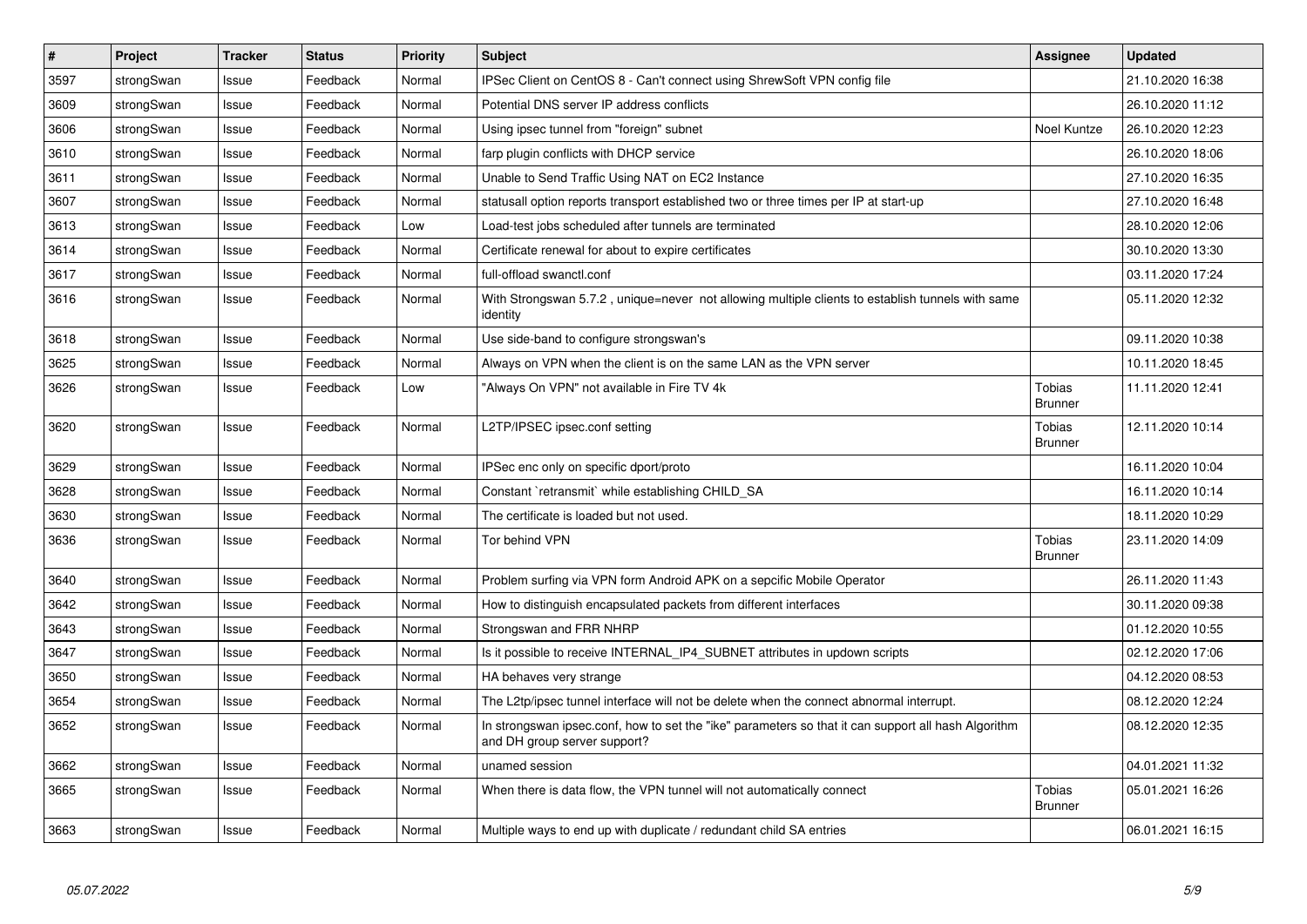| $\pmb{\#}$ | Project    | <b>Tracker</b> | <b>Status</b> | <b>Priority</b> | <b>Subject</b>                                                                                           | <b>Assignee</b>                 | <b>Updated</b>   |
|------------|------------|----------------|---------------|-----------------|----------------------------------------------------------------------------------------------------------|---------------------------------|------------------|
| 3668       | strongSwan | Issue          | Feedback      | Normal          | Configuring the strongSwan Helm chart on openshift                                                       | Tobias<br><b>Brunner</b>        | 07.01.2021 16:33 |
| 3669       | strongSwan | Issue          | Feedback      | Normal          | Failed connection to IKE_SA (Checkpoint Server)                                                          |                                 | 08.01.2021 17:58 |
| 3671       | strongSwan | Issue          | Feedback      | Normal          | Windows client failed with 13843 against Strongswan via SQL backend                                      |                                 | 13.01.2021 14:43 |
| 3672       | strongSwan | Issue          | Feedback      | Normal          | ESP connection over IPv6                                                                                 |                                 | 14.01.2021 17:04 |
| 3673       | strongSwan | Issue          | Feedback      | Normal          | IKEv2/IPSec MSCHAPv2 fails on Android 11 (API 30).                                                       | <b>Tobias</b><br><b>Brunner</b> | 17.01.2021 07:25 |
| 2357       | strongSwan | Issue          | Feedback      | Normal          | How to initiate IPsec SA Transport Mode without IKE?                                                     |                                 | 18.01.2021 18:36 |
| 3678       | strongSwan | Issue          | Feedback      | Normal          | IKE authentication credentials are unacceptable - Ubuntu Server - Windows 10 client                      |                                 | 19.01.2021 18:29 |
| 3498       | strongSwan | Issue          | Feedback      | Normal          | FreeBSD + dhcp+farp plugin                                                                               |                                 | 22.01.2021 10:44 |
| 3680       | strongSwan | Issue          | Feedback      | Normal          | How to unload a paritcular certificate from strongswan.                                                  | <b>Tobias</b><br><b>Brunner</b> | 27.01.2021 09:28 |
| 3683       | strongSwan | Issue          | Feedback      | Normal          | IKEV2 connection fail to rekey process                                                                   |                                 | 28.01.2021 13:25 |
| 3687       | strongSwan | Issue          | Feedback      | Normal          | Strongswan ipsec do not forward package to host                                                          |                                 | 02.02.2021 14:40 |
| 3682       | strongSwan | Issue          | Feedback      | Normal          | Is there a way to mark special case traffic bypass the traffic selectors?                                |                                 | 03.02.2021 16:44 |
| 3685       | strongSwan | Issue          | Feedback      | Normal          | giving up after 5 retransmits                                                                            |                                 | 03.02.2021 16:59 |
| 3686       | strongSwan | Issue          | Feedback      | Normal          | Site to clients IPsec and private IP                                                                     |                                 | 04.02.2021 11:11 |
| 3692       | strongSwan | Issue          | Feedback      | Normal          | Failing IPsec Phase 2 connection between Centos 7 VPS and Cisco ASA5540                                  |                                 | 04.02.2021 16:29 |
| 3496       | strongSwan | Issue          | Feedback      | Normal          | Route-based VPN - transport mode                                                                         |                                 | 11.02.2021 09:55 |
| 3670       | strongSwan | Issue          | Feedback      | Normal          | Can routing rules be changed without terminating and re-initiating the tunnel                            |                                 | 12.08.2021 14:29 |
| 974        | strongSwan | Issue          | New           | Normal          | Charon crash on Mac OS with IPv6 Virtual IP                                                              |                                 | 26.08.2021 21:07 |
| 129        | strongSwan | Feature        | Assigned      | Normal          | Relations between ike/child/peer_cfg                                                                     | Martin Willi                    | 06.02.2012 10:50 |
| 173        | strongSwan | Feature        | Assigned      | Normal          | Support for IP address ranges in traffic selectors                                                       | <b>Tobias</b><br>Brunner        | 14.06.2012 11:31 |
| 215        | strongSwan | Feature        | New           | Normal          | strongswan NetworkManager plugin: make the "normal" ipsec configuration usable                           |                                 | 12.08.2012 04:47 |
| 312        | strongSwan | Feature        | New           | Normal          | Feature Request: Option to limit or disable sending of ADDITIONAL_*_ADDRESS list for MOBIKE<br>Responder |                                 | 13.03.2013 19:19 |
| 309        | strongSwan | Feature        | Feedback      | Normal          | Problem with Network Aliases for charon.interfaces_ignore and charon.interfaces_use                      | Tobias<br><b>Brunner</b>        | 21.03.2013 19:32 |
| 243        | strongSwan | Feature        | Feedback      | Normal          | Configure routing table in peer                                                                          | Tobias<br><b>Brunner</b>        | 23.05.2013 20:03 |
| 368        | strongSwan | Feature        | New           | Low             | Add support for UNITY_DEF_DOMAIN mode config and pass domain to resolvconf                               |                                 | 27.07.2013 01:25 |
| 406        | strongSwan | Feature        | Feedback      | Low             | TNC: Speeding up the Attestation process                                                                 | Andreas<br>Steffen              | 10.09.2013 14:00 |
| 420        | strongSwan | Feature        | Feedback      | Normal          | Add more of the verbs that were supported by pluto to the updown plugin                                  | Tobias<br><b>Brunner</b>        | 11.10.2013 07:56 |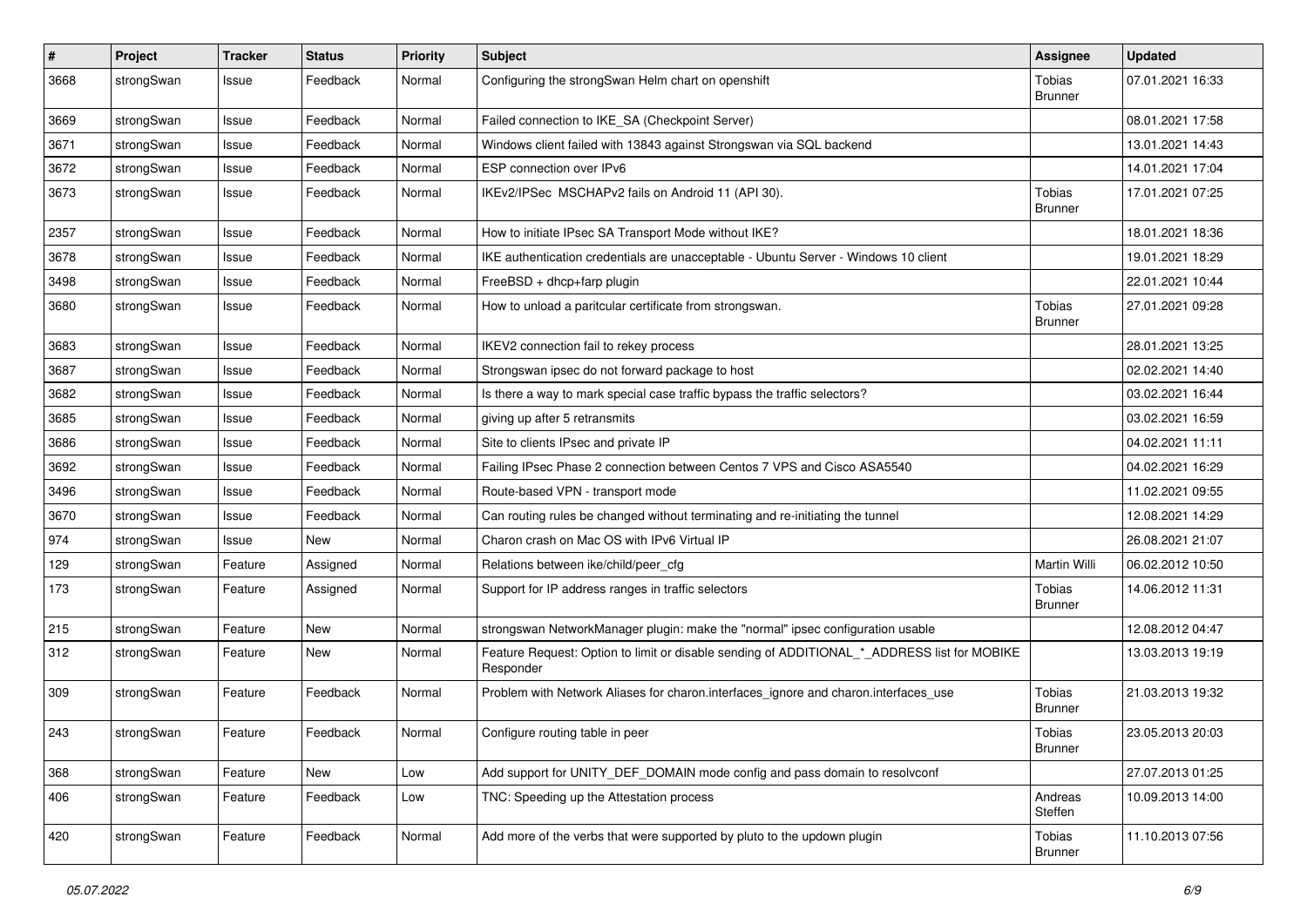| $\pmb{\#}$ | Project    | <b>Tracker</b> | <b>Status</b> | <b>Priority</b> | <b>Subject</b>                                                                                   | <b>Assignee</b>                 | <b>Updated</b>   |
|------------|------------|----------------|---------------|-----------------|--------------------------------------------------------------------------------------------------|---------------------------------|------------------|
| 268        | strongSwan | Feature        | Feedback      | Normal          | support for ssh keypairs in strongswan network-manager plugin                                    | Tobias<br><b>Brunner</b>        | 19.02.2014 15:13 |
| 640        | strongSwan | Feature        | New           | Normal          | Provide an init once() abstraction layer                                                         |                                 | 10.07.2014 15:10 |
| 641        | strongSwan | Feature        | New           | Normal          | kernel-iph virtual IP support and IKE routing lookups ignoring IPsec routes                      |                                 | 10.07.2014 15:11 |
| 642        | strongSwan | Feature        | New           | Normal          | Windows Named Pipe stream and service                                                            |                                 | 10.07.2014 15:11 |
| 643        | strongSwan | Feature        | New           | Normal          | CNG/Bcrypt native Windows crypto plugin                                                          |                                 | 10.07.2014 15:12 |
| 644        | strongSwan | Feature        | New           | Normal          | Non-monolithic Windows build                                                                     |                                 | 10.07.2014 15:12 |
| 645        | strongSwan | Feature        | New           | Normal          | Support HeapAlloc() and friends in leak-detective                                                |                                 | 10.07.2014 15:12 |
| 693        | strongSwan | Feature        | Feedback      | Normal          | Time policy for roadwarrior                                                                      | <b>Tobias</b><br><b>Brunner</b> | 02.09.2014 11:06 |
| 746        | strongSwan | Feature        | New           | Normal          | Different radius server(s) for accounting                                                        |                                 | 22.10.2014 12:23 |
| 766        | strongSwan | Feature        | New           | Normal          | Make retransmit settings tunable by connection                                                   |                                 | 14.11.2014 10:02 |
| 87         | strongSwan | Feature        | New           | Normal          | IPsec Multicast Support                                                                          |                                 | 19.12.2014 14:20 |
| 38         | strongSwan | Feature        | New           | Low             | OCSP in IKE payload, RFC4806                                                                     |                                 | 19.12.2014 14:20 |
| 927        | strongSwan | Feature        | New           | Normal          | Charon: Implement route events and add an consumer in updown plugin                              |                                 | 11.04.2015 12:02 |
| 1079       | strongSwan | Feature        | Feedback      | Normal          | Future Plans for firwall configuration equivalent under FreeBSD                                  |                                 | 21.08.2015 15:58 |
| 1081       | strongSwan | Feature        | New           | Normal          | Active/standby VPN Gateway Failover                                                              |                                 | 21.08.2015 22:01 |
| 1000       | strongSwan | Feature        | Feedback      | Normal          | Raise ALERT TS MISMATCH in IKE V1                                                                |                                 | 09.09.2015 12:47 |
| 1207       | strongSwan | Feature        | New           | Normal          | Add more than 2 hosts support to HA plugin and make it configurable                              |                                 | 08.12.2015 05:05 |
| 162        | strongSwan | Feature        | Feedback      | Normal          | Submit ClusterIP patches mainline                                                                |                                 | 14.12.2015 20:43 |
| 1008       | strongSwan | Feature        | Feedback      | Normal          | FARP for IPv6                                                                                    |                                 | 14.12.2015 20:59 |
| 1251       | strongSwan | Feature        | New           | Normal          | FreeBSD HA                                                                                       |                                 | 11.01.2016 22:01 |
| 930        | strongSwan | Feature        | New           | Normal          | Option to have non-sequential v6 roadwarrior addresses                                           |                                 | 12.01.2016 16:36 |
| 1253       | strongSwan | Feature        | Feedback      | Normal          | Strongswan doesn't support CA bundles                                                            |                                 | 19.01.2016 11:23 |
| 1482       | strongSwan | Feature        | Feedback      | Normal          | Allow changing init_limit_half_open etc. at runtime by reloading strongswan.conf                 |                                 | 26.05.2016 14:49 |
| 1506       | strongSwan | Feature        | Feedback      | Normal          | Enhance DoS protection to deny users that failed Authentication                                  |                                 | 17.06.2016 14:31 |
| 1082       | strongSwan | Feature        | Feedback      | Normal          | Framed-Route to set leftsubnet                                                                   |                                 | 07.10.2016 10:02 |
| 2165       | strongSwan | Feature        | Feedback      | Normal          | missing LIBRESSL_VERSION_NUMBER support                                                          |                                 | 03.11.2016 09:23 |
| 2185       | strongSwan | Feature        | Feedback      | Normal          | INTERNAL_IP4_SUBNET Attribute Support in Android Client                                          |                                 | 10.12.2016 01:14 |
| 2202       | strongSwan | Feature        | Feedback      | Normal          | Radius NAS IP to be specified                                                                    |                                 | 18.01.2017 17:58 |
| 2307       | strongSwan | Feature        | Feedback      | Normal          | Permit installation of trap policy for CHILD_SA configurations with unset local_addrs            |                                 | 26.04.2017 15:04 |
| 1559       | strongSwan | Feature        | Feedback      | Normal          | Expose received XAUTH/EAP username/password prompts via VICI, send secrets via VICI on<br>prompt |                                 | 09.05.2017 16:28 |
| 2095       | strongSwan | Feature        | Feedback      | Normal          | Support liveness check in Strongswan                                                             |                                 | 31.05.2017 00:56 |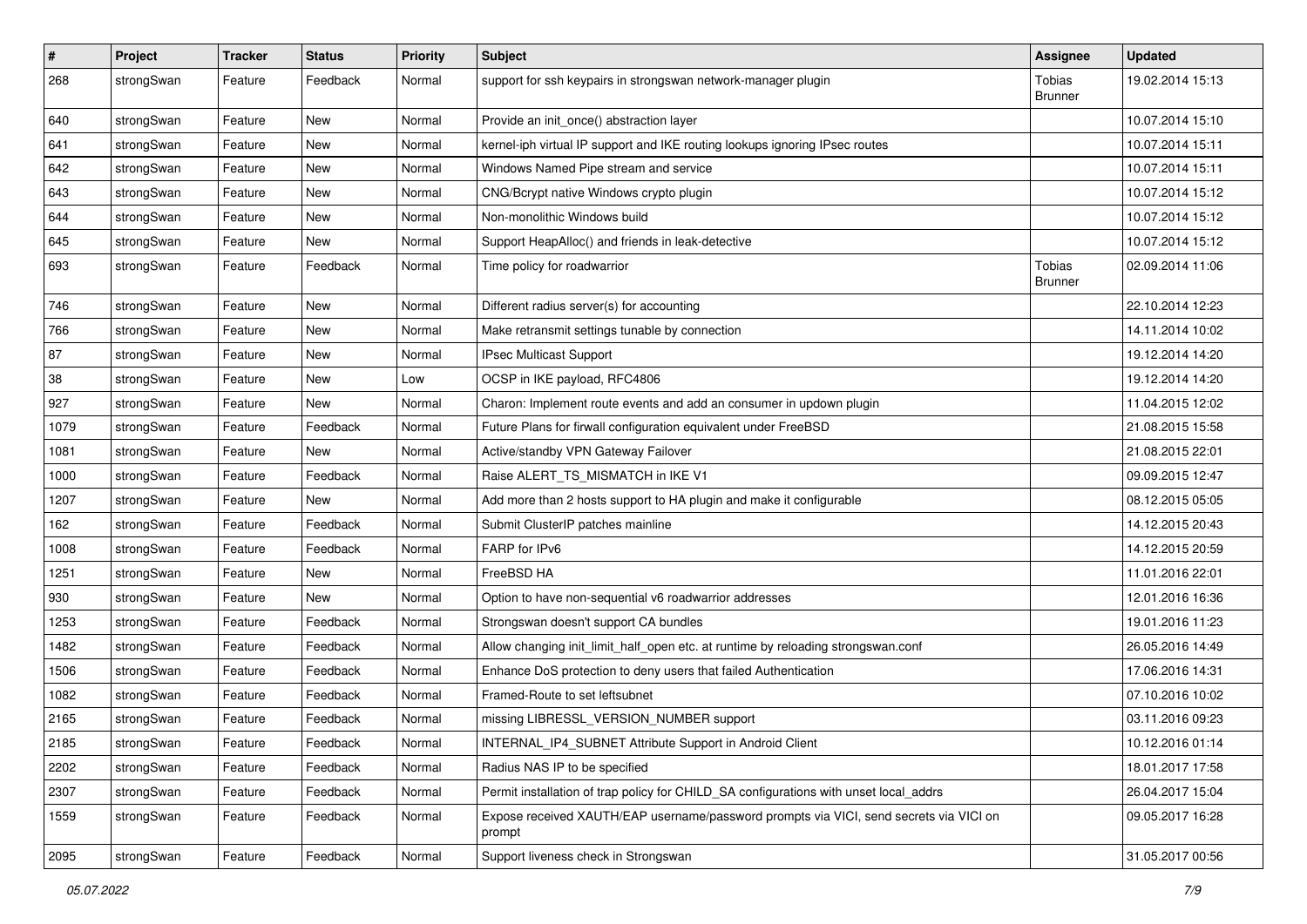| $\sharp$ | Project    | <b>Tracker</b> | <b>Status</b> | <b>Priority</b> | <b>Subject</b>                                                                                                          | <b>Assignee</b>          | <b>Updated</b>   |
|----------|------------|----------------|---------------|-----------------|-------------------------------------------------------------------------------------------------------------------------|--------------------------|------------------|
| 2361     | strongSwan | Feature        | New           | Normal          | Import .sswan files from NetworkManager                                                                                 |                          | 12.06.2017 15:25 |
| 2409     | strongSwan | Feature        | Feedback      | Low             | Android client status details                                                                                           |                          | 18.08.2017 13:23 |
| 960      | strongSwan | Feature        | Feedback      | Normal          | Raise ALERT_PROPOSAL_MISMATCH_IKE in IKE V1                                                                             | Martin Willi             | 30.08.2017 09:05 |
| 2495     | strongSwan | Feature        | Feedback      | Normal          | LibreSSL Plugin                                                                                                         |                          | 13.12.2017 09:29 |
| 2668     | strongSwan | Feature        | Feedback      | Normal          | UE shall include the DEVICE_IDENTITY Notify payload                                                                     |                          | 22.05.2018 13:48 |
| 2392     | strongSwan | Feature        | Feedback      | Low             | enable eap-ttls in Android client                                                                                       | Tobias<br><b>Brunner</b> | 04.07.2018 19:48 |
| 2707     | strongSwan | Feature        | <b>New</b>    | Normal          | More attributes taken/translated from radius attributes                                                                 |                          | 14.07.2018 15:21 |
| 2727     | strongSwan | Feature        | New           | Low             | single pair of selectors per CHILD_SA                                                                                   |                          | 23.08.2018 12:08 |
| 2729     | strongSwan | Feature        | Feedback      | Normal          | Does Swanctl provide the same option as Ipsec with the rightID using a %?                                               |                          | 20.09.2018 17:37 |
| 2793     | strongSwan | Feature        | Feedback      | Normal          | Remote identity with certificate                                                                                        |                          | 15.10.2018 10:20 |
| 2814     | strongSwan | Feature        | Feedback      | Normal          | Force Keepalive Packets if There is no NAT                                                                              |                          | 29.10.2018 15:47 |
| 2823     | strongSwan | Feature        | Feedback      | Low             | Implementing VPN peer failover                                                                                          |                          | 16.11.2018 10:25 |
| 2854     | strongSwan | Feature        | New           | Low             | Srongswan doesn't sending RADIUS Accounting-On/Off on start up / shutdown                                               |                          | 10.12.2018 10:19 |
| 2972     | strongSwan | Feature        | Feedback      | Normal          | how to add X509v3 Key Usage: Key Encipherment                                                                           |                          | 13.03.2019 13:59 |
| 3075     | strongSwan | Feature        | New           | Normal          | <b>IPsec Labelling</b>                                                                                                  |                          | 29.05.2019 17:09 |
| 3135     | strongSwan | Feature        | Feedback      | Normal          | Android client - settings for connection re-try                                                                         |                          | 12.08.2019 16:32 |
| 3162     | strongSwan | Feature        | Feedback      | Normal          | Strongswan Android support for default DNS suffixes (UNITY_DEF_DOMAIN flag)                                             |                          | 29.08.2019 10:29 |
| 104      | strongSwan | Feature        | Feedback      | Normal          | Postgresql Db Support                                                                                                   |                          | 04.09.2019 10:05 |
| 3244     | strongSwan | Feature        | <b>New</b>    | Low             | eap-peap on android                                                                                                     |                          | 04.11.2019 10:17 |
| 3276     | strongSwan | Feature        | Feedback      | Low             | N1_MODE_CAPABILITY                                                                                                      |                          | 21.11.2019 16:49 |
| 1057     | strongSwan | Feature        | New           | Normal          | conn switching based on eap identity                                                                                    |                          | 24.03.2020 10:14 |
| 3398     | strongSwan | Feature        | <b>New</b>    | Normal          | Android client - allow configuring eap_id with EAP-TLS                                                                  |                          | 06.04.2020 23:19 |
| 3422     | strongSwan | Feature        | Feedback      | Normal          | Allow multiple local.id to be specified in a single connection?                                                         |                          | 23.04.2020 13:19 |
| 3441     | strongSwan | Feature        | New           | Normal          | [Android] Lock modification of VPN configurations on work devices                                                       |                          | 11.05.2020 10:00 |
| 3456     | strongSwan | Feature        | New           | Low             | move to github/gitlab                                                                                                   |                          | 22.05.2020 12:27 |
| 3457     | strongSwan | Feature        | New           | Low             | user-friendly pkcs11 certificate selection                                                                              |                          | 22.05.2020 12:52 |
| 2189     | strongSwan | Feature        | Assigned      | Normal          | Support RFC 8229: TCP Encapsulation of IKE and IPsec Packets                                                            | Tobias<br><b>Brunner</b> | 05.06.2020 19:48 |
| 3653     | strongSwan | Feature        | Feedback      | Normal          | Is there any possibility to pass any non-standard parameters for tunnels (ike or child sa) for use by<br>custom plugin? |                          | 08.12.2020 11:03 |
| 3651     | strongSwan | Feature        | New           | Normal          | Support for FC-SP-2                                                                                                     |                          | 07.01.2021 20:04 |
| 3689     | strongSwan | Feature        | Feedback      | Normal          | Auto-connect on Wi-Fi network.                                                                                          |                          | 03.02.2021 16:32 |
| 3104     | strongSwan | Feature        | Feedback      | Normal          | EAP-RADIUS: binding address feature for routers with multiple interfaces connected to LAN.                              |                          | 17.06.2021 02:26 |